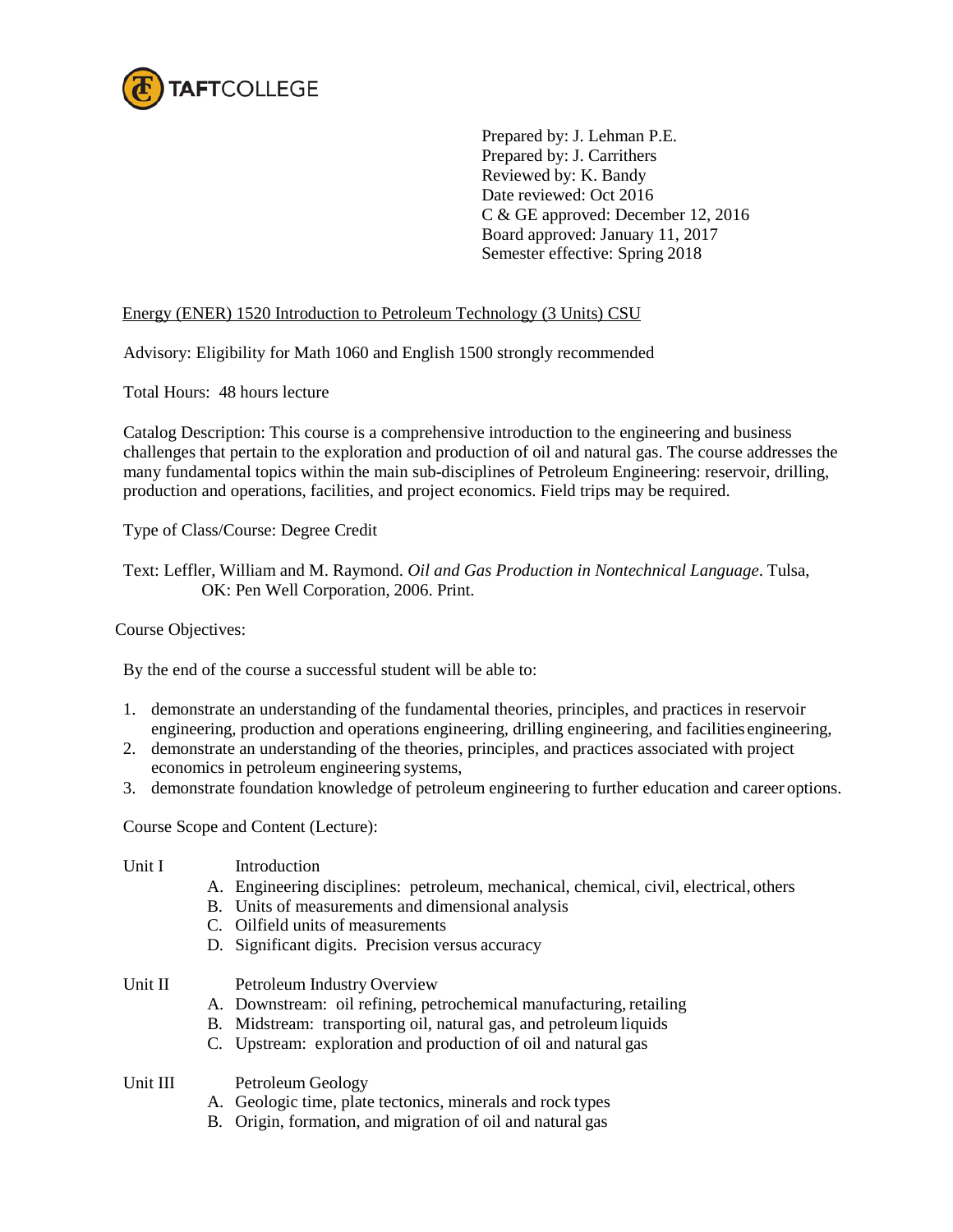

- C. Depositional environments; basins of California
- D. Reservoirs: structural and stratigraphic traps
- E. Subsurface mapping Cross-sections

# Unit IV Reservoir Fluids

- A. Hydrocarbon types; chemical and structural formulas of hydrocarbons
- B. Equations of state: Boyle's, Charles', Avogadro's equations, ideal and real gases
- C. Phase behavior: bubble point, dew point, critical point
- D. Petroleum fluid categories: black oil, volatile oil, retrograde gas, wet gas, drygas
- E. Viscosity, specific gravity, volume factors, compressibility

# Unit V Reservoir Rock Properties

- A. Rock mechanics parameters: stress, strain, Poisson's Ratio, Young's Modulus
- B. Conventional and special core analysis
- C. Porosity, compressibility

#### Unit VI Reservoir Rock and Fluid Relationships

- A. Fluid saturations
- B. Wettability, capillary pressure
- C. Darcy flow equation. Absolute, effective, and relative permeability

## Unit VII Well Logs and Formation Evaluation

- A. Electric Logs: SP, resistivity, dip meter. Fluid saturation determination
- B. Radioactivity Logs: gamma ray, neutron, density
- C. Sonic logs and determination of rock properties
- D. Production Logs

## Unit VIII Exploration Methods

- A. Magnetic and gravity surveys
- B. Seismic surveying and evaluation
- C. Exploration Drilling

#### Unit IX Drilling

- A. Rig components and systems
- B. Fluids, cements, bits
- C. Pressure and temperature gradients
- D. Mud logging, drill stem tests, formation tests, coring
- E. Casing installation
- F. Directional drilling methods and tools

## Unit X Well Completions, Recompletions, and Repairs

- A. Perforating, hydraulic fracturing, acidizing
- B. Coil tubing operations
- C. Tubing, packers, plugs, cement squeezes
- D. Plugging and Abandoning

## Unit XI Oil and Gas Recovery Methods

- A. Primary drive mechanisms: volumetric, solution gas, water, gas cap
- B. Secondary and enhanced oil recovery methods: steam, water, and CO2 flooding

#### Unit XII Artificial Lift Methods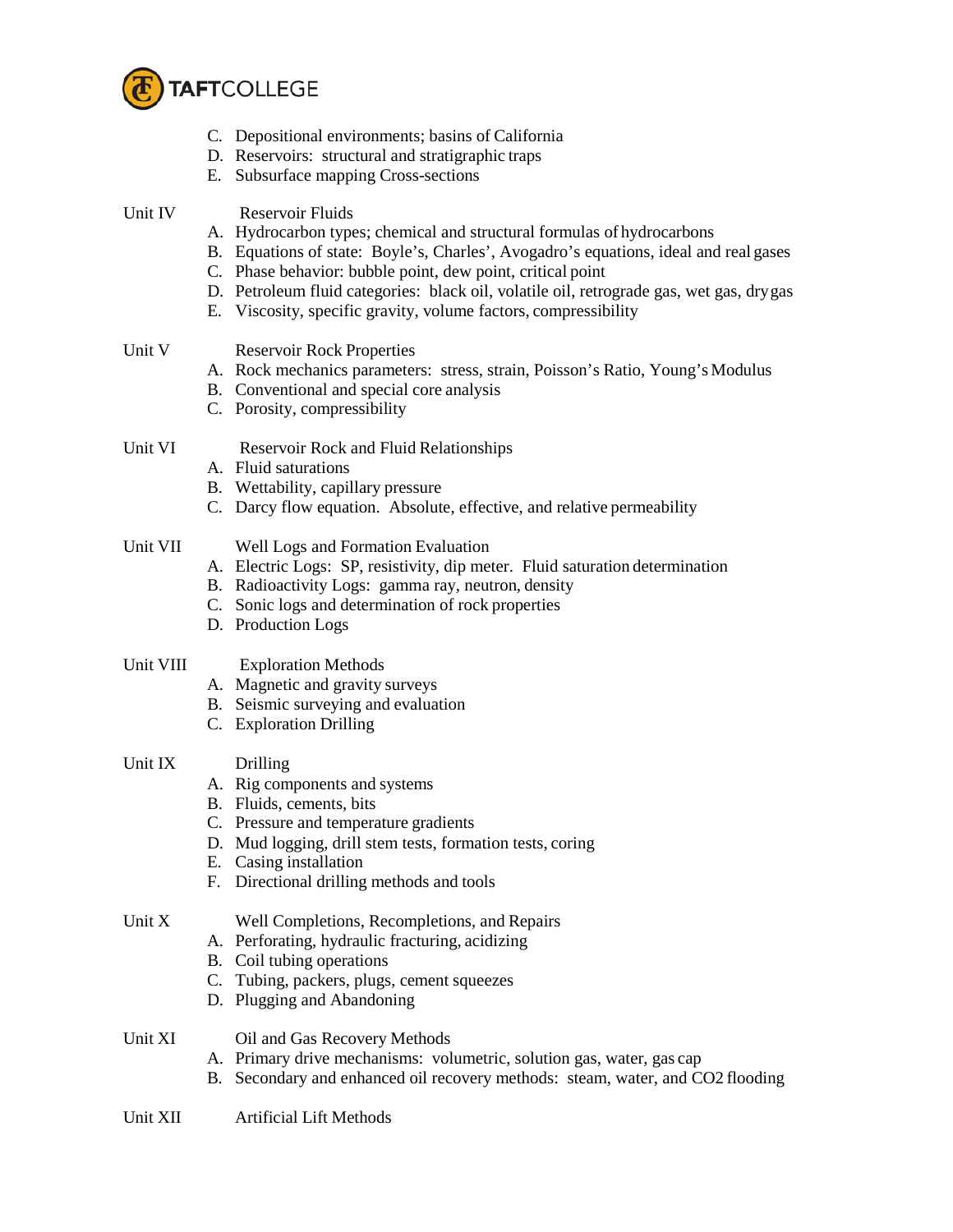

- A. Rod lift: pumping unit components, rods, pumps
- B. Gaslift ESP's
- C. Progressive Cavity Pumps
- Unit XIII Production Facilities
	- A. Separators: two phase, three phase, vertical, and horizontal. Free water knockouts
	- B. Dehydration: heater treaters, glycol reboilers
	- C. Production flowlines, liquid and gas gathering piping
	- D. Corrosion control, emulsion treating, hydrate formation and control
	- E. Natural gas compression and gas treatment plants
	- F. Measurement and metering, storage, water disposal

- Unit XIV Economic Evaluation of Petroleum Projects
	- A. Land management terms: Working Interest, NRI, primary term, lease bonus, royalty terms
	- B. Discounting and Time Value of Money
	- C. Financial terms and metrics: capex, opex, NPV, IRR, PI, Payout
	- D. Evaluation of multiyear projects
	- E. Reserves classifications: proved, unproved, contingent resources
	- F. Reserves estimation methods: in place volumes and recovery factors, volumetric, DCA, material balance

Learning Activities Required Outside of Class:

The students in this class will spend a minimum of 6 hours per week outside of the regular class time doing the following:

- 1. Studying assigned text, handout materials and class notes
- 2. Reviewing and preparing for quizzes, midterm and final exams
- 3. Completing group projects

Methods of Instruction:

- 1. Lecture and discussions
- 2. Group activities/projects
- 3. Field trips (oil and gas production activities)

Methods of Evaluation:

- 1. Quizzes
- 2. Exams
- 3. Participation
- 4. Individual and group exercises & projects

Supplemental Data:

| TOP Code: | 095430: Petroleum Technology and |
|-----------|----------------------------------|
|           |                                  |